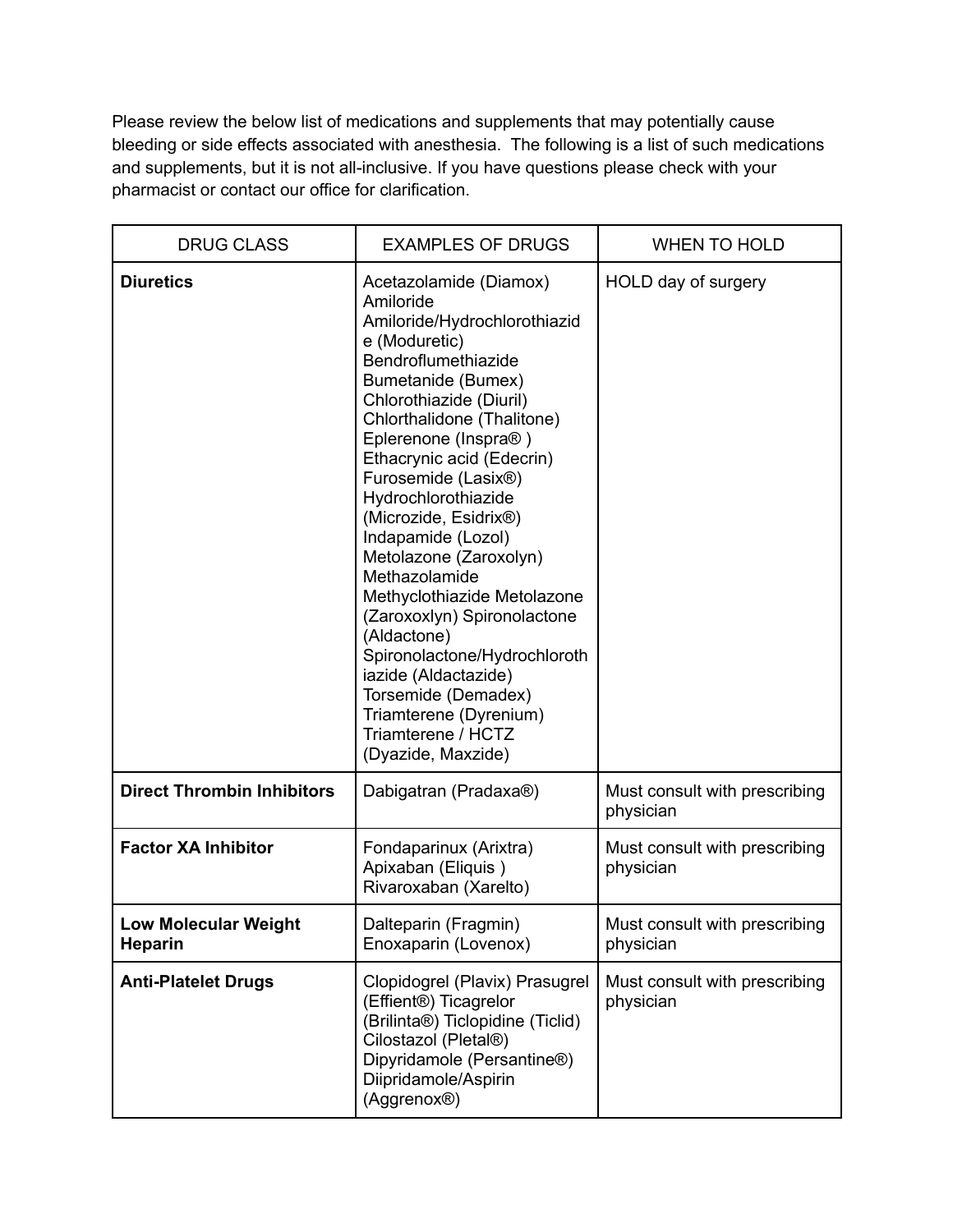| <b>Short Acting NSAIDS</b>                        | Diclofenac (Cataflam®,<br>Voltaren <sup>®</sup> ) Etodolac<br>(Lodine®) Fenoprofen<br>(Nalfon®) Flurbiprofen<br>(Ansaid®) Ibuprofen (Advil®,<br>Motrin <sup>®</sup> )<br>Ibuprofen/Hydrocodone<br>(Vicoprofen®)<br>Ibuprofen/Oxycodone<br>(Combunox <sup>®</sup> ) Indomethacin<br>(Indocin®) ketoprofen (Orudis<br>KT®, Oruvail®) ketorolac<br>(Toradol®) Meclofenamate<br>(Meclomen®) Mefenamic<br>Acid (Ponstel®) Tolmetin<br>(Tolectin <sup>®</sup> ) | HOLD 1 week prior to surgery                                                                                           |
|---------------------------------------------------|-----------------------------------------------------------------------------------------------------------------------------------------------------------------------------------------------------------------------------------------------------------------------------------------------------------------------------------------------------------------------------------------------------------------------------------------------------------|------------------------------------------------------------------------------------------------------------------------|
| <b>Long Acting NSAIDS</b>                         | Diflunisal (Dolobid®)<br>Etodolac (Lodine XL®)<br>Meloxicam (Mobic®)<br>Nabumetone (Relafen)<br>Naproxen (Aleve®,<br>Anaprox®, Naprosyn®)<br>Oxaprozin (Daypro)<br>Piroxicam (Feldene) Sulindac<br>(Clinoril <sup>®</sup> )                                                                                                                                                                                                                               | HOLD 1 week prior to surgery                                                                                           |
| <b>Cox-2 Inhibitors</b>                           | Celecoxib (Celebrex)<br>Nabumetone (Relafen)                                                                                                                                                                                                                                                                                                                                                                                                              | HOLD 1 week prior to surgery<br>***Surgeon may prescribe<br>Celebrex to be taken night<br>before and day of surgery*** |
| <b>Opioid</b><br><b>Agonists/Antagonists</b>      | Buprenorphine/Naloxone<br>(Suboxone) Buprenorphine<br>patch (Butrans) Naltrexone<br>(Vivitrol, ReVia, Depade)                                                                                                                                                                                                                                                                                                                                             | Consult with Dr. Jaime<br>Schwartz's office/TLC                                                                        |
| <b>Appetite Suppressant (Diet</b><br>Drug)        | Phentermine (Adipex®,<br>Suprenza®) Phentermine /<br>Topiramate (Qsymia®)                                                                                                                                                                                                                                                                                                                                                                                 | HOLD 1 week prior to surgery                                                                                           |
| <b>Anti-migraine Agents</b>                       | Eletriptan, rizatriptan,<br>sumatriptan<br>Almotriptan, frovatriptan,<br>naratriptan, zolmitriptan                                                                                                                                                                                                                                                                                                                                                        | HOLD 1 day prior to surgery                                                                                            |
| <b>Non-statin Lipid Lowering</b><br><b>Agents</b> | Cholestyramine, ezetimibe,<br>fenofibrate<br>colestipol, gemfibrozil, niacin                                                                                                                                                                                                                                                                                                                                                                              | HOLD 1 day prior to surgery                                                                                            |
| <b>Bisphosphonates</b>                            | Alendronate, ibandronate,                                                                                                                                                                                                                                                                                                                                                                                                                                 | Must consult with prescribing                                                                                          |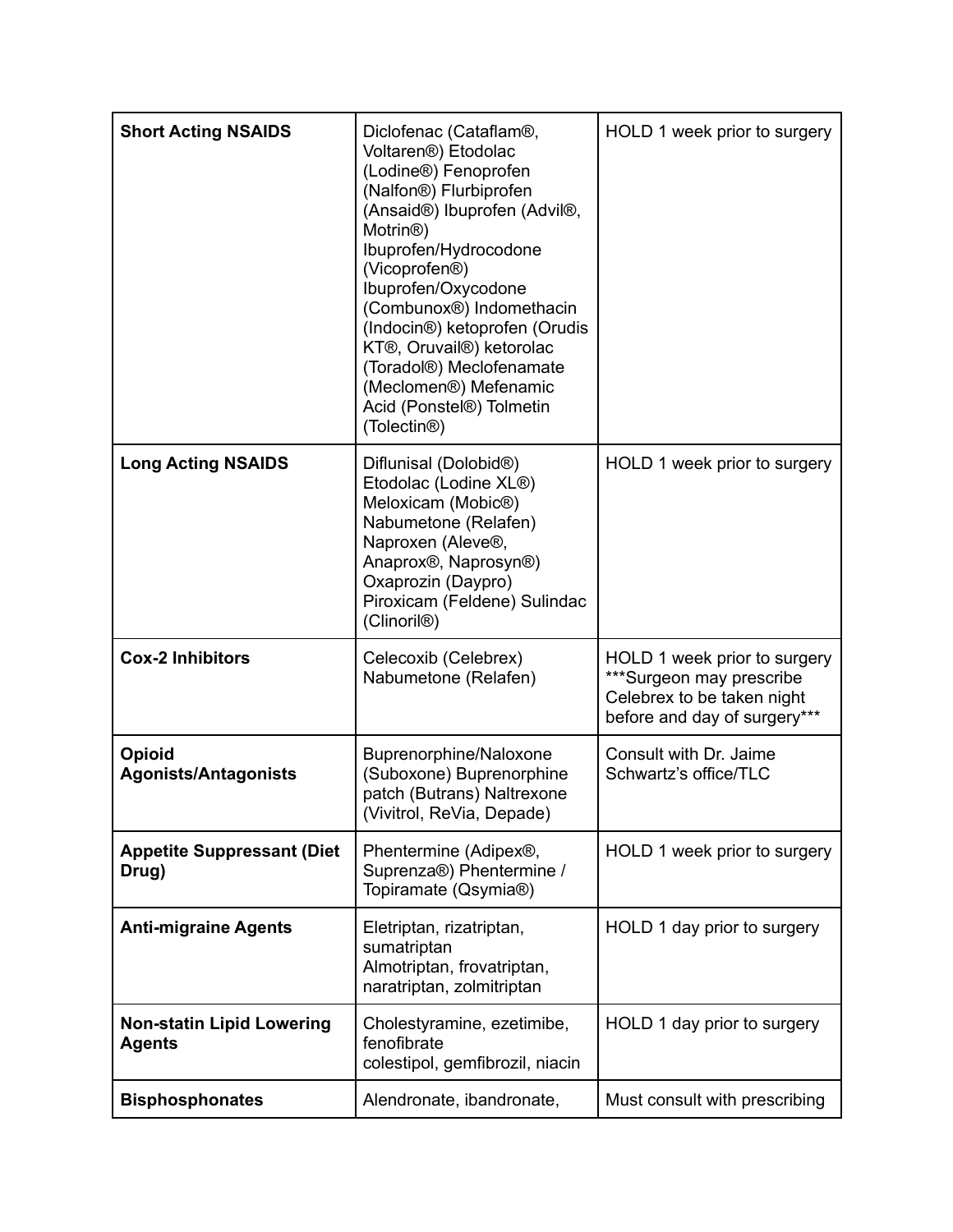|                                                                                                                               | zoledronic acid                                                                                                                                                                                                                                                                                                                    | physician                                                                                                                  |
|-------------------------------------------------------------------------------------------------------------------------------|------------------------------------------------------------------------------------------------------------------------------------------------------------------------------------------------------------------------------------------------------------------------------------------------------------------------------------|----------------------------------------------------------------------------------------------------------------------------|
| Immunosuppressants and<br><b>Antirheumatic</b>                                                                                | Adalimumab, infliximab,<br>methotrexate, sulfasalazine                                                                                                                                                                                                                                                                             | Must consult with prescribing<br>physician                                                                                 |
| <b>Insulin</b>                                                                                                                | Short Acting Insulins : (e.g.<br>Humalog, Novolog, Regular,<br>Apidra) NPH Insulin<br>Pre-Mixed Insulins (e.g.<br>Humulin or Novolog mix<br>70/30 or 75/25)<br>Long Acting Insulins Insulin<br>glargine (e.g. Lantus, Toujeo*<br>, Basaglar) Insulin detemir<br>(e.g. Levemir) Insulin<br>degludec (e.g. Tresiba*)<br>Insulin Pump | Must consult with prescribing<br>physician                                                                                 |
| <b>Oral Antidiabetic Agents</b>                                                                                               | Canagliflozin, metformin,<br>glyburide<br>Acarbose, glipizide,<br>repaglinide, saxagliptin,<br>linagliptin, pioglitazone                                                                                                                                                                                                           | Must consult with prescribing<br>physician                                                                                 |
| <b>Hormone Therapy</b>                                                                                                        | Estrogen, Progesterone,<br>Testosterone                                                                                                                                                                                                                                                                                            | Must consult with prescribing<br>physician                                                                                 |
| Stimulants/Anti-ADHD<br><b>Agents</b>                                                                                         | Dextroamphetamine,<br>methylphenidate, modafinil                                                                                                                                                                                                                                                                                   | HOLD 2 weeks prior to<br>surgery                                                                                           |
| <b>Angiotensin Converting</b><br><b>Enzyme Inhibitors (ACE-I)/</b><br><b>Angiotensin II Receptor</b><br><b>Blockers (ARB)</b> | ACE: benazepril, lisinopril,<br>enalapril, ramipiril ARB:<br>losartan, valsartan,<br>candesartan, irbesartan                                                                                                                                                                                                                       | If dosed in the evening hold<br>evening dose night prior to<br>surgery. Do not take the night<br>before or day of surgery. |
| <b>Selective Estrogen</b><br><b>Receptor Modulators</b><br>(SERMs)5                                                           | Tamoxifen, raloxifene                                                                                                                                                                                                                                                                                                              | Must consult with prescribing<br>physician                                                                                 |
| <b>Weight loss/CNS</b><br><b>Stimulants</b>                                                                                   | Phentermine, Fastin, Qsymia                                                                                                                                                                                                                                                                                                        | HOLD 4 weeks prior to<br>surgery                                                                                           |
| <b>Aspirin</b>                                                                                                                | Aspirin                                                                                                                                                                                                                                                                                                                            | HOLD 2 weeks before<br>surgery                                                                                             |
| <b>Muscle Relaxer</b>                                                                                                         | Methocarbamol                                                                                                                                                                                                                                                                                                                      | Do not take morning of<br>surgery                                                                                          |
| <b>Steroids</b>                                                                                                               | Prednisone,<br>Methylprednisolone,<br>Hydrocortisone                                                                                                                                                                                                                                                                               | May continue inhaled<br>steroids.                                                                                          |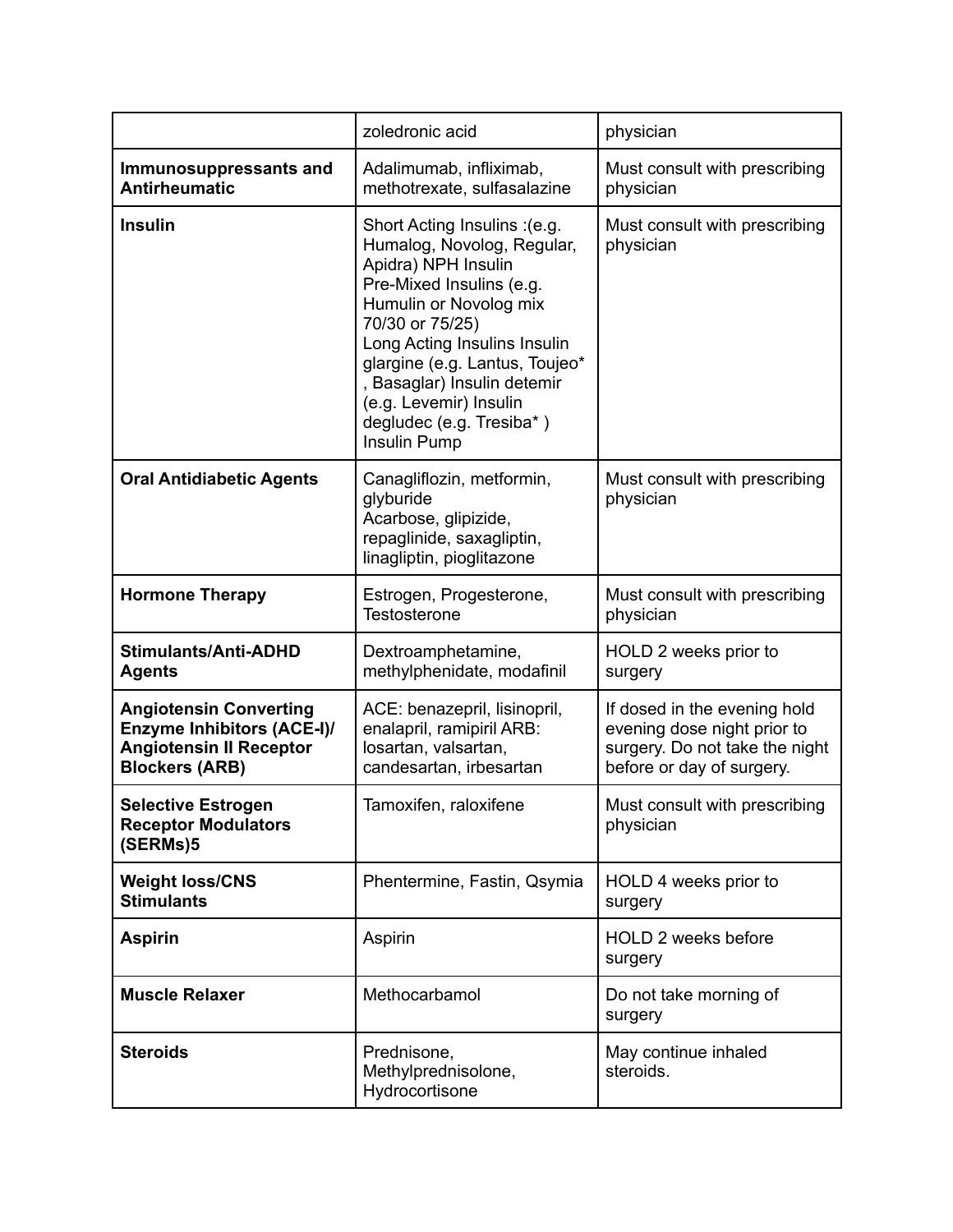|  |  | For systemic or oral steroids,<br>consult with Dr. Jaime<br>Schwartz's office/TLC |
|--|--|-----------------------------------------------------------------------------------|
|--|--|-----------------------------------------------------------------------------------|

## **Herbals and Dietary Supplements with the Potential to Increase Bleeding It is recommended that patients discontinue herbal supplements at least two weeks prior to surgery.**

| Ackee fruit                  | Fenugreek                  | Peony                     |
|------------------------------|----------------------------|---------------------------|
| Agrimony                     | Feverfew                   | Policosanol               |
| Alfalfa                      | Fish oil                   | Poplar                    |
| Aloe                         | Flax Oil                   | Prickly Ash (Northern)    |
| Andrographis                 | Flaxseed                   | Quassia                   |
| Angelica                     | Fo-ti                      | <b>Red Clover</b>         |
| Anise                        | Forskolin                  | Resveratrol               |
| Arnica                       | Forsythia                  | Safflower                 |
| Asafoetida                   | Garlic                     | Saw palmetto              |
| Aspen                        | Gamma linolenic acid       | Periwinkle                |
| <b>Barley</b>                | German Sarsaparilla        | Sea buckthorn             |
| <b>Berberine</b>             | Ginger                     | Selenium                  |
| <b>Bilberry</b>              | Ginkgo Biloba              | Senega                    |
| <b>Bitter Melon</b>          | Ginseng (Panax,            | Serrapeptase              |
| <b>Black Haw</b>             | Siberian)                  | St. John's Wort           |
| <b>Bladder Wrack (Fucus)</b> | Gmena                      | Swallowroot               |
| Bogbean                      | Goldenseal                 | <b>Sweet Clover</b>       |
| <b>Boldo</b>                 | Gotu Kola                  | <b>Sweet Vernal grass</b> |
| <b>Borage</b>                | <b>Grape Seed</b>          | <b>Sweet Woodruff</b>     |
| <b>Bromelain</b>             | Green tea and all herbal   | <b>Tamarind</b>           |
| <b>Buchu</b>                 | tea                        | <b>Tiratricol</b>         |
| <b>Burdock root</b>          | Guarana                    | <b>Tonka Beans</b>        |
| Capsicum                     | Guayusa                    | <b>Turmeric</b>           |
| Carrageenan                  | Guggul                     | Valerian                  |
| <b>Carrot Oil</b>            | Hawthorne                  | Vanadium                  |
| Cayenne                      | Holy basil                 | Vinpocetine               |
| Celery                       | Honeysuckle                | Vitamin A                 |
| Chamomile (German            | <b>Horse Chestnut</b>      | Vitamin E                 |
| and Roman)                   | Horseradish                | <b>Wild Carrot</b>        |
| Chromium                     | <b>Inositol Nicotinate</b> | <b>Wild Lettuce</b>       |
| Chinese prickly ash          | Japanese apricot           | <b>Willow Bark</b>        |